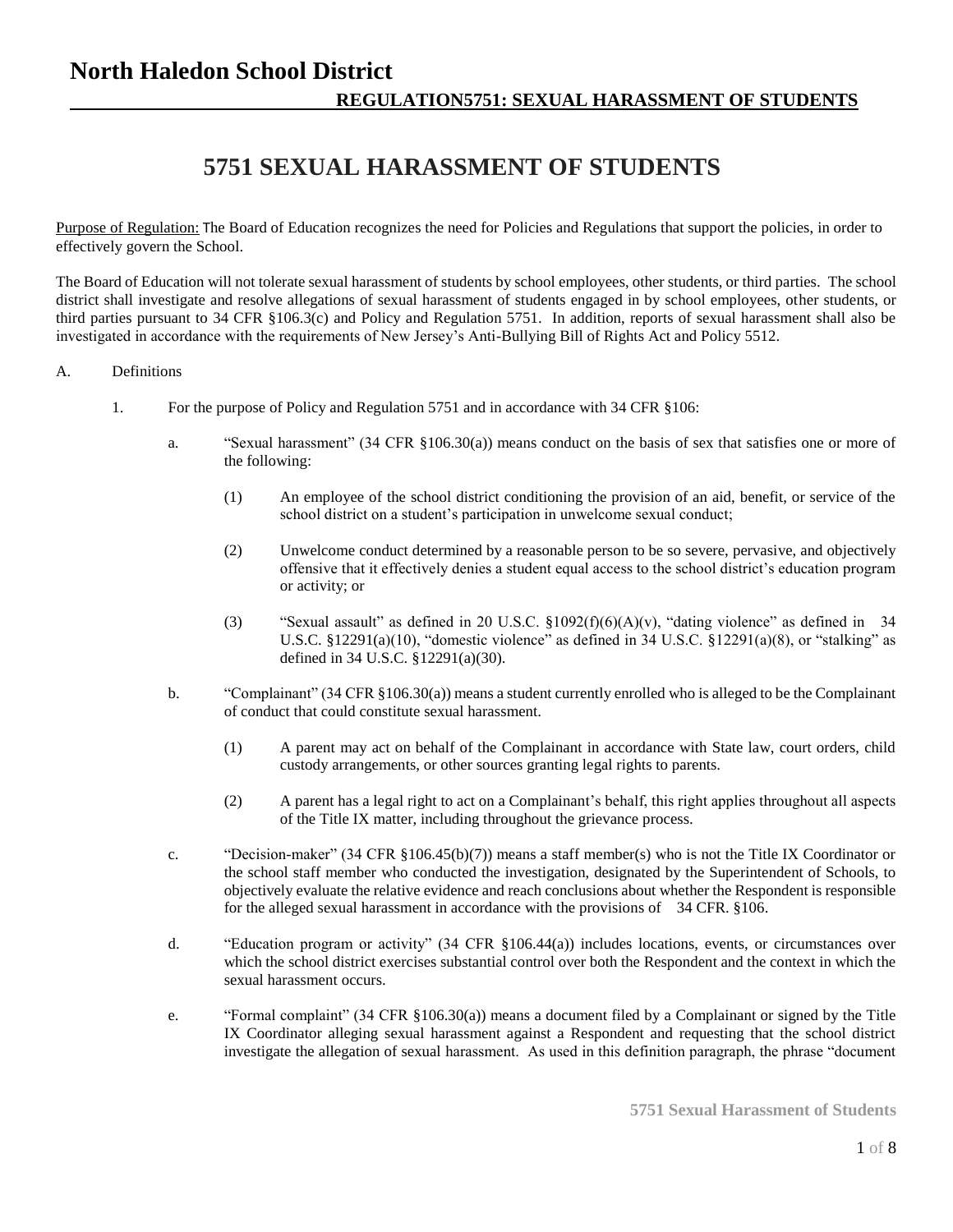filed by a Complainant" means a document or electronic submission (such as by electronic mail or through an online portal provided for this purpose by the school district) that contains the Complainant's physical or digital signature, or otherwise indicates that the Complainant is the person filing the formal complaint.

- f. "Investigator" (34 CFR §106.45(b)(5)) means a staff member or staff members who may be the Title IX Coordinator and who is not a decision-maker, designated by the Superintendent of Schools, to investigate alleged sexual harassment in accordance with 34 CFR §106. The investigator may be the school district's Affirmative Action Officer only if the Affirmative Action Officer is not the decision-maker.
- g. "Program or activity" and "program" (34 CFR §106.2(h)(2)(ii)) means all of the operations of a local educational agency (as defined in 20 U.S.C. §8801), system of vocational education, or other school system.
- h. "Respondent" (34 CFR §106.30(a)) means an individual who has been reported to be the perpetrator of conduct that could constitute sexual harassment.
	- (1) A parent may act on behalf of the Respondent in accordance with State law, court orders, child custody arrangements, or other sources granting legal rights to parents.
	- (2) If a parent has a legal right to act on a Respondent's behalf, this right applies throughout all aspects of the Title IX matter, including throughout the grievance process.
- i. "Title IX Coordinator" (34 CFR §106.8(a)) means an individual designated and approved by the Board to coordinate its efforts to comply with its responsibilities under 34 CFR §106 and this Policy. The individual must be referred to as the "Title IX Coordinator" and may also be the investigator but cannot be the decisionmaker.
- B. Reporting and Notification Requirements
	- 1. Sexual harassment may take place electronically or on an online platform used by the school, including, but not limited to, computer and internet networks; digital platforms; and computer hardware or software owned or operated by, or used in the operations of the school.
	- 2. In accordance with 34 CFR §106.8(a), any person may report sex discrimination, including sexual harassment (whether or not the person reporting is the person alleged to be the victim of conduct that could constitute sex discrimination or sexual harassment), in person, by mail, by telephone, or by electronic mail, using the contact information listed for the Title IX Coordinator, or by any other means that results in the Title IX Coordinator receiving the person's verbal or written report.
		- a. Such a report may be made at any time (including during non-business hours) by using the telephone number or electronic mail address, or by mail to the office address listed for the Title IX Coordinator.
	- 3. A school district with "actual knowledge" of sexual harassment in the educational program or activity of the school district against a student, must respond promptly in a manner that is not "deliberately indifferent".
		- a. The school district has "actual knowledge" when an employee receives a complaint of sexual harassment or an employee is aware of behavior that could constitute sexual harassment.
			- (1) Any school employee who receives a complaint of sexual harassment or is aware of behavior that could constitute sexual harassment is required to report that information to the Title IX Coordinator in accordance with the provisions of B.1. above.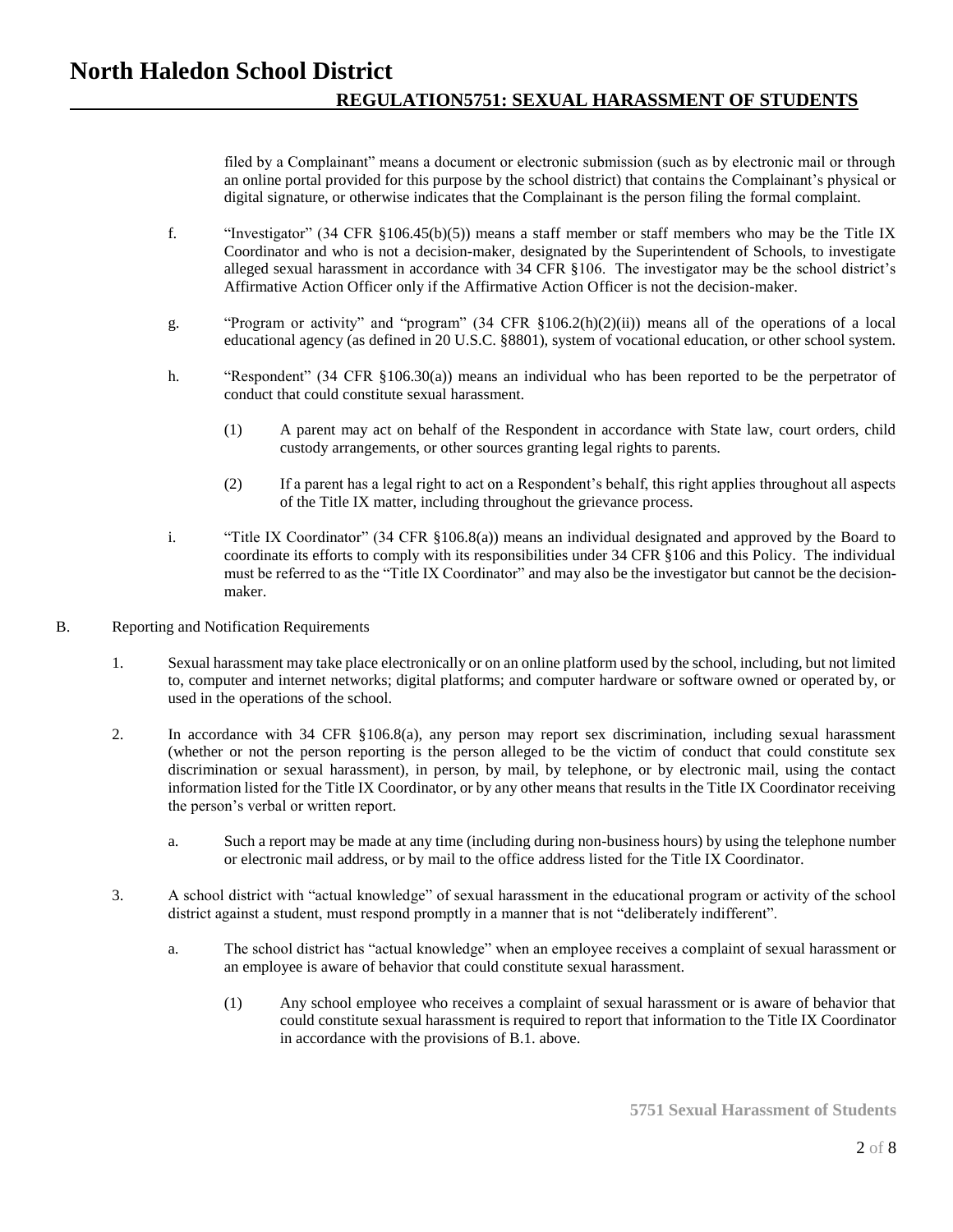- (2) In addition to the district's response in accordance with this Regulation, the district must report any potential child abuse to appropriate law enforcement and child welfare authorities in accordance with N.J.S.A. 18A:36-24; N.J.S.A. 18A:36-25; N.J.A.C. 6A:16-11.1; and Policy and Regulation 8462.
- b. A school district is "deliberately indifferent" only if the response to sexual harassment is clearly unreasonable in light of the known circumstances, pursuant to 34 CFR §106.44(a).
- 4. The district is required to offer supportive measures to the Complainant even if the Respondent ceased being enrolled or employed by the district prior to the filing of a formal complaint.
	- a. If the Respondent ceases to be enrolled in or employed by the district after a formal complaint is filed, the district may dismiss the complaint, but must still offer supportive measures to the Complainant pursuant to 34 CFR §106.45(b)(3)(ii).
- 5. The Title IX Coordinator shall notify persons entitled to a notification pursuant to 34 CFR §106.8(a) that the school district does not discriminate on the basis of sex in the education program or activity it operates and it is required by Title IX and Policy and Regulation 5751 not to discriminate in such a manner in accordance with 34 CFR §106.8(b)(1).
- 6. The Title IX Coordinator shall prominently display the contact information required to be listed for the Title IX Coordinator pursuant to 34 CFR  $\S106.8(b)(2)(i)$  on the school district's website and in each handbook or catalog the school district makes available to persons entitled to a notification in accordance with 34 CFR §106.8(a).
	- a. Policy 5751 and this Regulation shall be prominently displayed on the district's website and accessible to anyone.
- C. Supportive Measures
	- 1. "Supportive measures" mean non-disciplinary, non-punitive, individualized services offered as appropriate, as reasonably available, and without fee or charge to the Complainant or the Respondent before or after the filing of a formal complaint or where no formal complaint has been filed pursuant to 34 CFR §106.30(a).
	- 2. Supportive measures shall be available to the Complainant, Respondent, and as appropriate, witnesses or other impacted individuals.
	- 3. The Title IX Coordinator shall maintain consistent contact with the parties to ensure that safety, emotional and physical well-being are being addressed.
	- 4. Generally, supportive measures are meant to be short-term in nature and will be re-evaluated on a periodic basis.
		- a. To the extent there is a continuing need for supportive measures after the conclusion of the resolution process, the Title IX Coordinator will work with appropriate school district resources to provide continued assistance to the parties.
- D. Grievance Process
	- 1. The school district will use the grievance process outlined in 34 CFR §106.45 and this Regulation to address formal complaints of sexual harassment.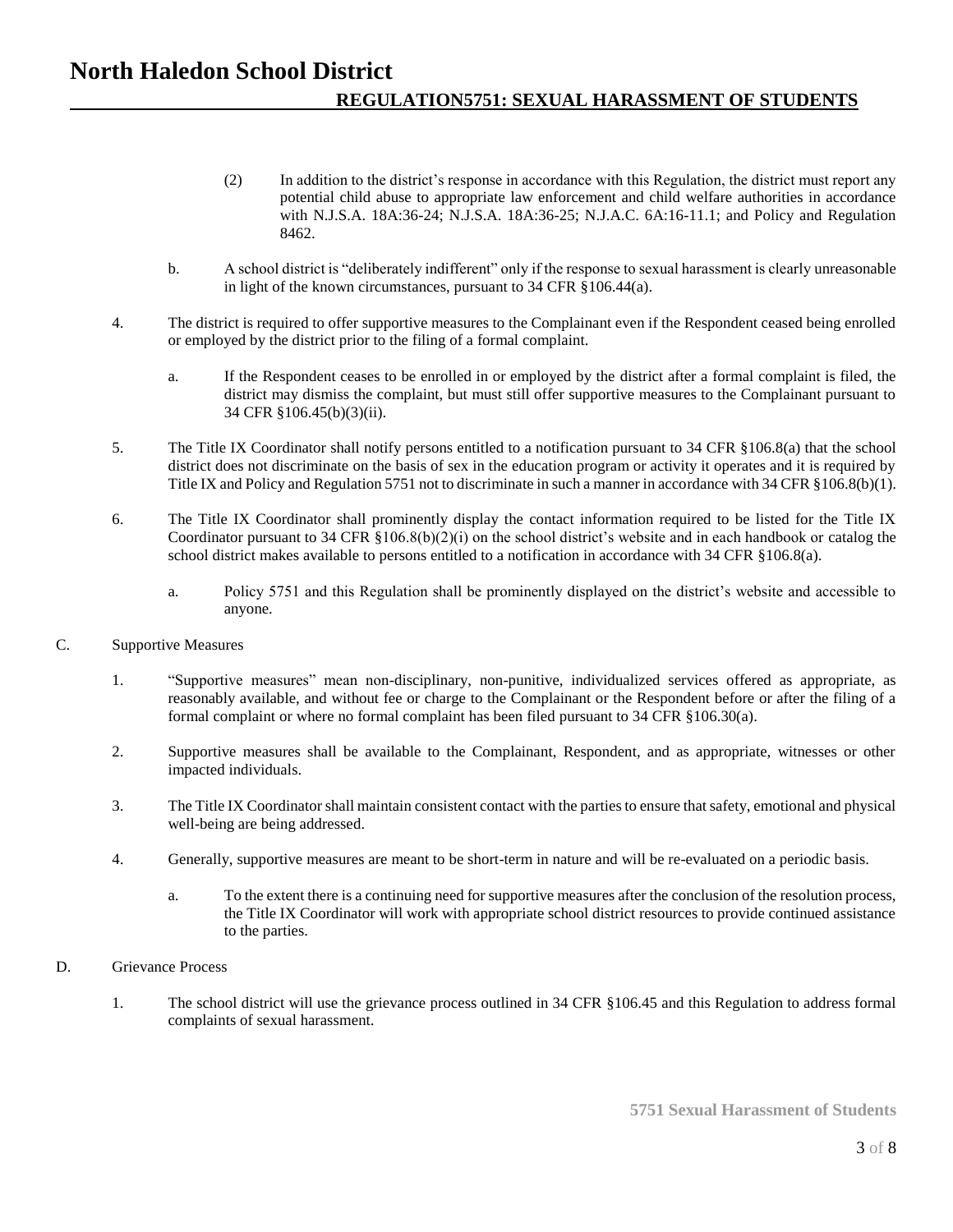- 2. Parents, students, unions and associations, and staff members shall receive notice of the grievance procedures and the Title IX Coordinator's name or title, office, address, email address, and telephone number in accordance with 34 CFR §106.8(a).
- 3. The school district's grievance process may, but need not, provide for a hearing pursuant to 34 CFR §106.45(b)(6)(ii).
- 4. The school district may not require as a condition of enrollment or continuing enrollment, or employment or continuing employment, or enjoyment of any other right, waiver of the right to an investigation and adjudication of formal complaints of sexual harassment consistent with 34 CFR §106.45(b)(9).
- 5. The school district may not require the parties to participate in an informal resolution process regarding a Title IX claim and may not offer an informal resolution process unless a formal complaint is filed pursuant to 34 CFR  $$106.45(b)(9)$ .
- 6. The Title IX Coordinator must promptly contact the Complainant in accordance with 34 CFR §106.44(a).
- 7. In response to a formal complaint, the school district will follow a grievance process that complies with 34 CFR §106.45.
	- a. Upon receipt of a formal complaint, the Title IX Coordinator shall provide written notice to the parties who are known in accordance with 34 CFR §106.45(b)(2)(i).
	- b. The Title IX Coordinator shall provide the investigator with a copy of the formal complaint if the Title IX Coordinator is not the investigator.
	- c. The investigator shall investigate the allegations contained in a formal complaint pursuant to 34 CFR §106.45(b).
- 8. The investigator shall create an investigative report in accordance with the provisions of 34 CFR §106.45(b)(5)(vii).
	- a. The investigator will attempt to collect all relevant information and evidence.
	- b. While the investigator will have the burden of gathering evidence, it is crucial that the parties present evidence and identify witnesses to the investigator so that they may be considered during the investigation.
	- c. While all evidence gathered during the investigative process and obtained through the exchange of written questions will be considered, the decision-maker may in their discretion grant lesser weight to last minute information or evidence introduced through the exchange of written questions that was not previously presented for investigation by the investigator.
	- d. To the greatest extent possible, and subject to Title IX, the school will make reasonable accommodations in an investigation to avoid potential re-traumatization of a student.
	- e. The investigative report shall be provided to the decision-maker in accordance with the provisions of 34 CFR §106.45(b)(6)(ii).
- 9. The decision-maker, who cannot be the same person as the Title IX Coordinator or the investigator, shall issue a written determination regarding responsibility pursuant to 34 CFR §106.45(b)(7).
	- a. To reach this determination, the decision-maker will apply clear and convincing evidence standard,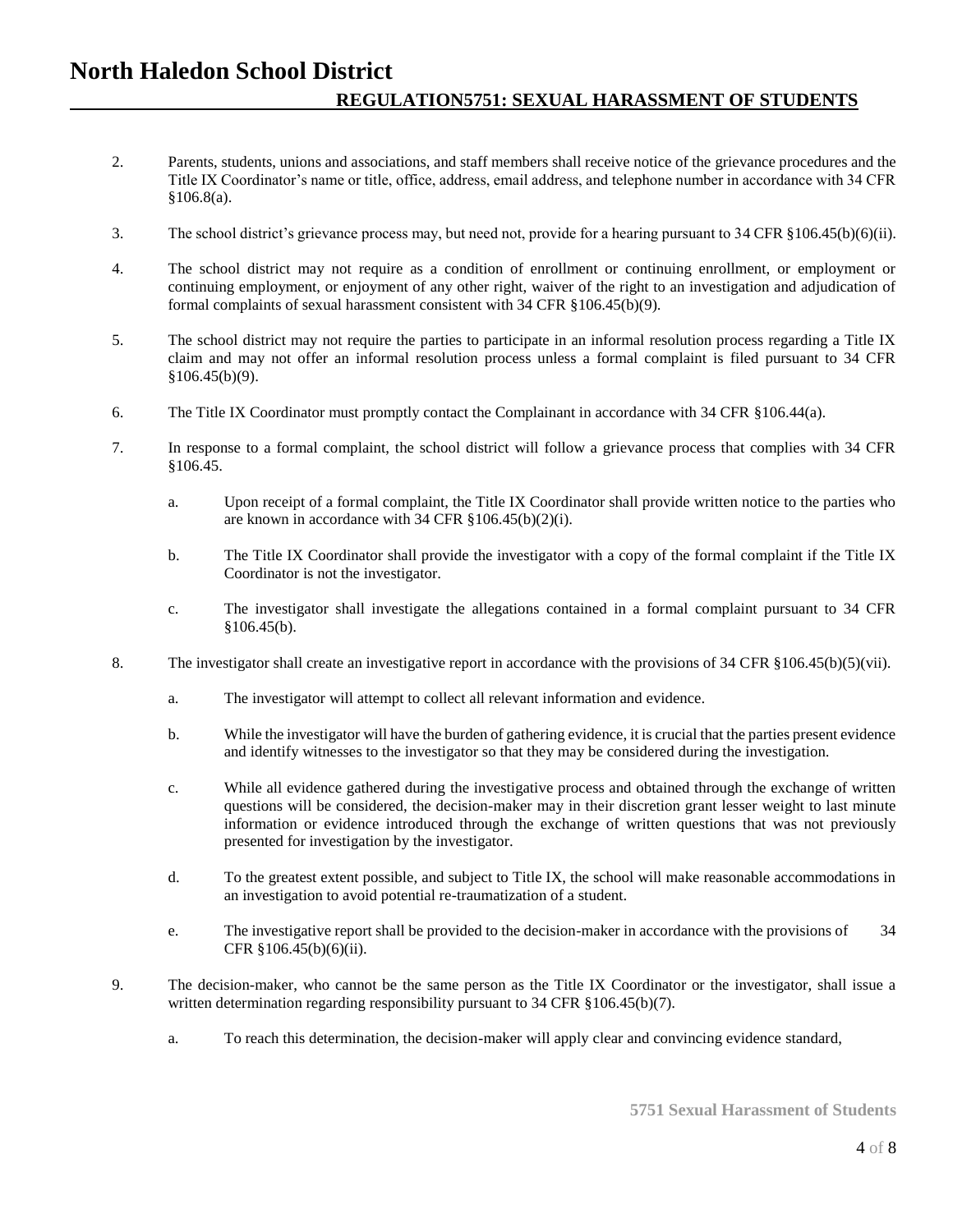which shall be the same standard of evidence for formal complaints against students as for formal complaints against employees, including faculty, and apply the same standard of evidence to all formal complaints of sexual harassment pursuant to 34 CFR §106.45(b)(1)(vii).

- b. The decision-maker will facilitate a written question and answer period between the parties.
	- (1) Each party may submit their written questions for the other party and witnesses to the decisionmaker for review.
	- (2) The questions must be relevant to the case and the decision-maker will determine if the questions submitted are relevant and will then forward the relevant questions to the other party or witnesses for a response.
	- (3) The decision-maker shall then review all the responses, determine what is relevant or not relevant, and issue a decision as to whether the Respondent is responsible for the alleged sexual harassment.
	- (4) The decision-maker will issue a written determination following the review of evidence. The written determination will include:
		- (a) Identification of allegations potentially constituting sexual harassment as defined in Policy and Regulation 5751 and 34 CFR §106.30;
		- (b) A description of the procedural steps taken from the receipt of the complaint through the determination, including any notifications to the parties, interviews with parties and witnesses, site visits, and methods used to gather evidence;
		- (c) Findings of fact supporting the determination, conclusions regarding the application of this formal grievance process to the facts; and
		- (d) A statement of and rationale for the result as to each allegation, including any determination regarding responsibility, any disciplinary sanctions the decision-maker imposed on the Respondent that directly relate to the Complainant, and whether remedies designed to restore or preserve equal access to the school's education program or activity will be provided to the Complainant; and procedures and permissible bases for the parties to appeal the determination.
	- (5) The written determination will be provided to the parties simultaneously.
	- (6) Notwithstanding a temporary delay of the grievance procedure or the limited extension of the grievance procedure time frames with good cause, the written determination shall be provided within sixty calendar days from receipt of the Complaint.
		- (a) The sixty-calendar day time frame does not include the appeal process.
	- (7) Remedies and supportive measures that do not impact the Respondent should not be disclosed in the written determination; rather the determination should simply state that remedies will be provided to the Complainant.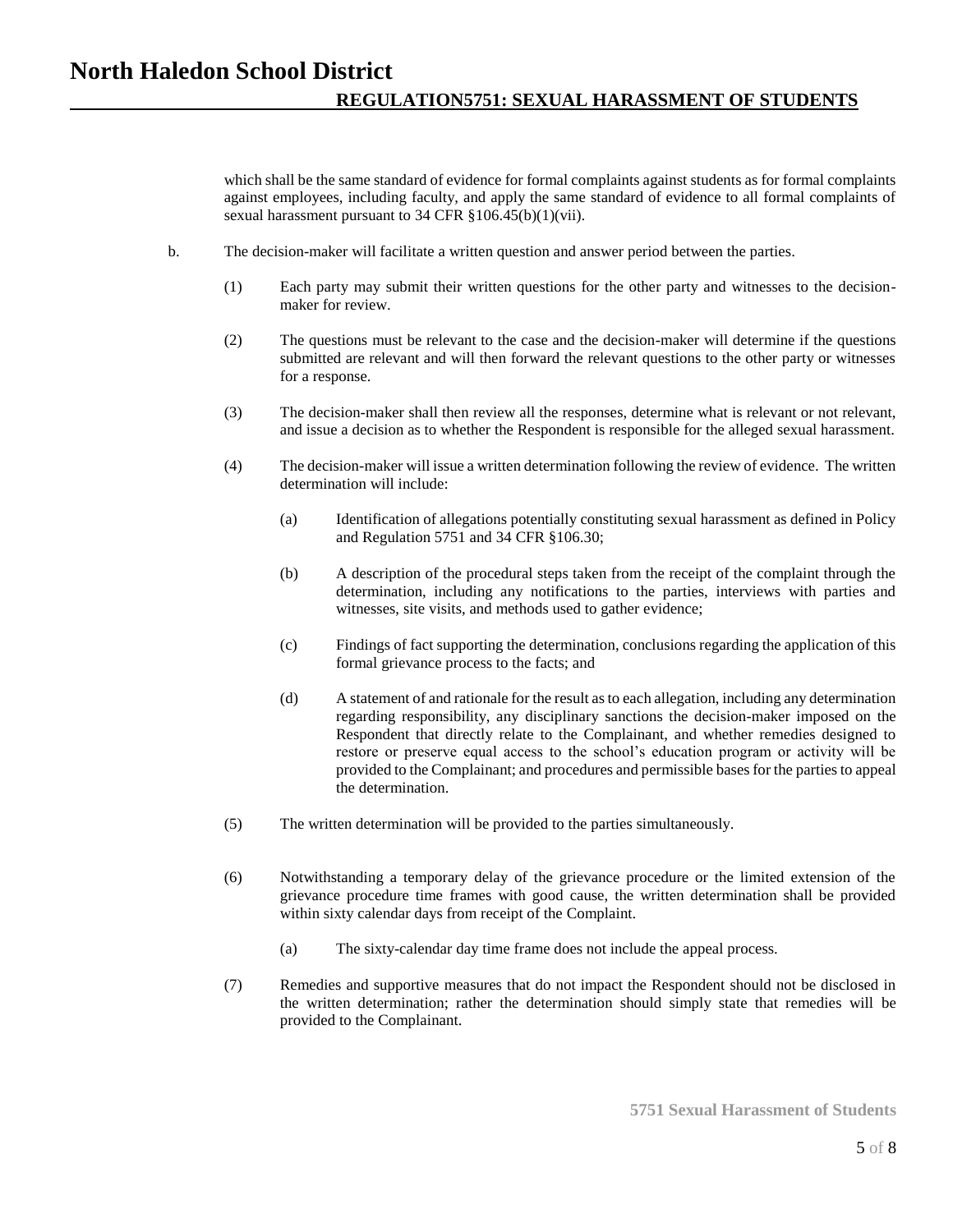### E. Appeals

- 1. The school district will offer both parties an appeal from a determination regarding responsibility, and from the Title IX Coordinator's dismissal of a formal complaint or any allegations therein in accordance with 34 CFR  $§106.45(b)(8)(i).$
- 2. As to all appeals, the school district will comply with the requirements of 34 CFR §106.45(b)(8).
- 3. The Superintendent shall designate an appeal officer for each appeal filed.
	- a. The appeal officer shall not be the same person as the decision-maker that reached the determination regarding responsibility or dismissal, the investigator, or the Title IX Coordinator in accordance with 34 CFR  $§106.45(b)(8)(iii)(B).$
- 4. The Complainant and Respondent shall have an equal opportunity to appeal the policy violation determination and any sanctions.
- 5. The school district shall administer the appeal process, but is not a party and will not advocate for or against any appeal.
- 6. A party may appeal only on the following grounds and the appeal shall identify the reason(s) why the party is appealing:
	- a. There was a procedural error in the hearing process that materially affected the outcome;
		- (1) Procedural error refers to alleged deviations from school district policy, and not challenges to policies or procedures themselves;
	- b. There is new evidence that was not reasonably available at the time of the hearing and that could have affected the outcome;
	- c. The decision-maker had a conflict of interest or bias that affected the outcome;
	- d. The determination regarding the policy violation was unreasonable based on the evidence before the decision-maker;
		- (1) Appealing on this basis is available only to a party who participated in the hearing; and
	- e. The sanctions were disproportionate to the hearing officer's findings.
- 7. The appeal must be submitted in writing to the Title IX Coordinator within ten calendar days following the issuance of the notice of determination.
- 8. The appeal must identify the ground(s) for appeal and contain specific arguments supporting each ground for appeal.
- 9. The Title IX Coordinator shall notify the other party of the appeal, and that other party shall have an opportunity to submit a written statement in response to the appeal, within ten calendar days.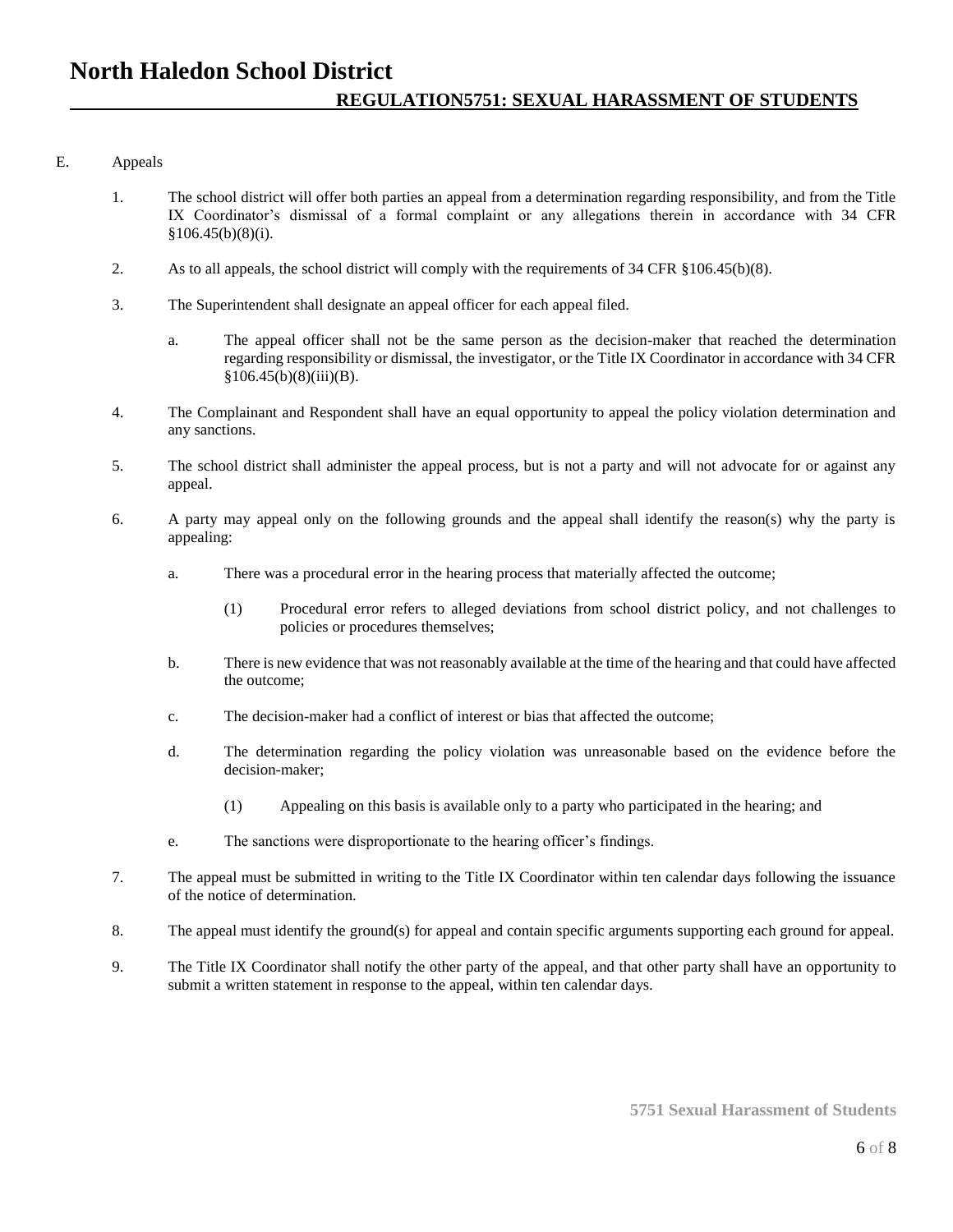- 10. The Title IX Coordinator shall inform the parties that they have an opportunity to meet with the appeal officer separately to discuss the proportionality of the sanction.
- 11. The appeal officer shall decide the appeal considering the evidence presented at the hearing, the investigation file, and the appeal statements of both parties.
- 12. In disproportionate sanction appeals, input the parties provided during the meeting may also be considered.
- 13. The appeal officer shall summarize their decision in a written report that will be sent to the Complainant and Respondent within twenty calendar days of receiving the appeal.

#### F. Remedies

- 1. The Title IX Coordinator shall be responsible for effective implementation of any remedies in accordance with 34 CFR §106.45(b)(7)(iv).
- 2. Following receipt of the written determination from the decision-maker, the Title IX Coordinator will facilitate the imposition of sanctions, if any, the provision of remedies, if any, and to otherwise complete the formal resolution process.
- 3. The appropriate school official designated by the Superintendent, after consultation with the Title IX Coordinator, will determine the sanctions imposed and remedies provided, if any.
	- a. The imposition of sanctions or provisions of remedies will be revisited by the Title IX Coordinator following the appeal officer's decision, as appropriate.
- 4. The Title IX Coordinator must provide written notice to the parties simultaneously.
- 5. The school district must disclose to the Complainant the sanctions imposed on the Respondent that directly relate to the Complainant when such disclosure is necessary to ensure equal access to the school district's education program or activity.
- 6. It is important to note that conduct that does not meet the criteria under Title IX may violate other Federal or State laws or school district policies regarding student misconduct or may be inappropriate and require an immediate response in the form of supportive measures and remedies to prevent its recurrence and address its effects.

#### G. Parent Rights

- 1. Consistent with the laws of New Jersey, a student's parent must be permitted to exercise the rights granted to their child under Policy and Regulation 5751, whether such rights involve requesting supportive measures, filing a formal complaint, or participating in a grievance process.
- 2. A student's parent must also be permitted to accompany the student to meetings, interviews, and hearings, if applicable, during a grievance process in order to exercise rights on behalf of the student.
- 3. The student may have an advisor in addition to the parent.